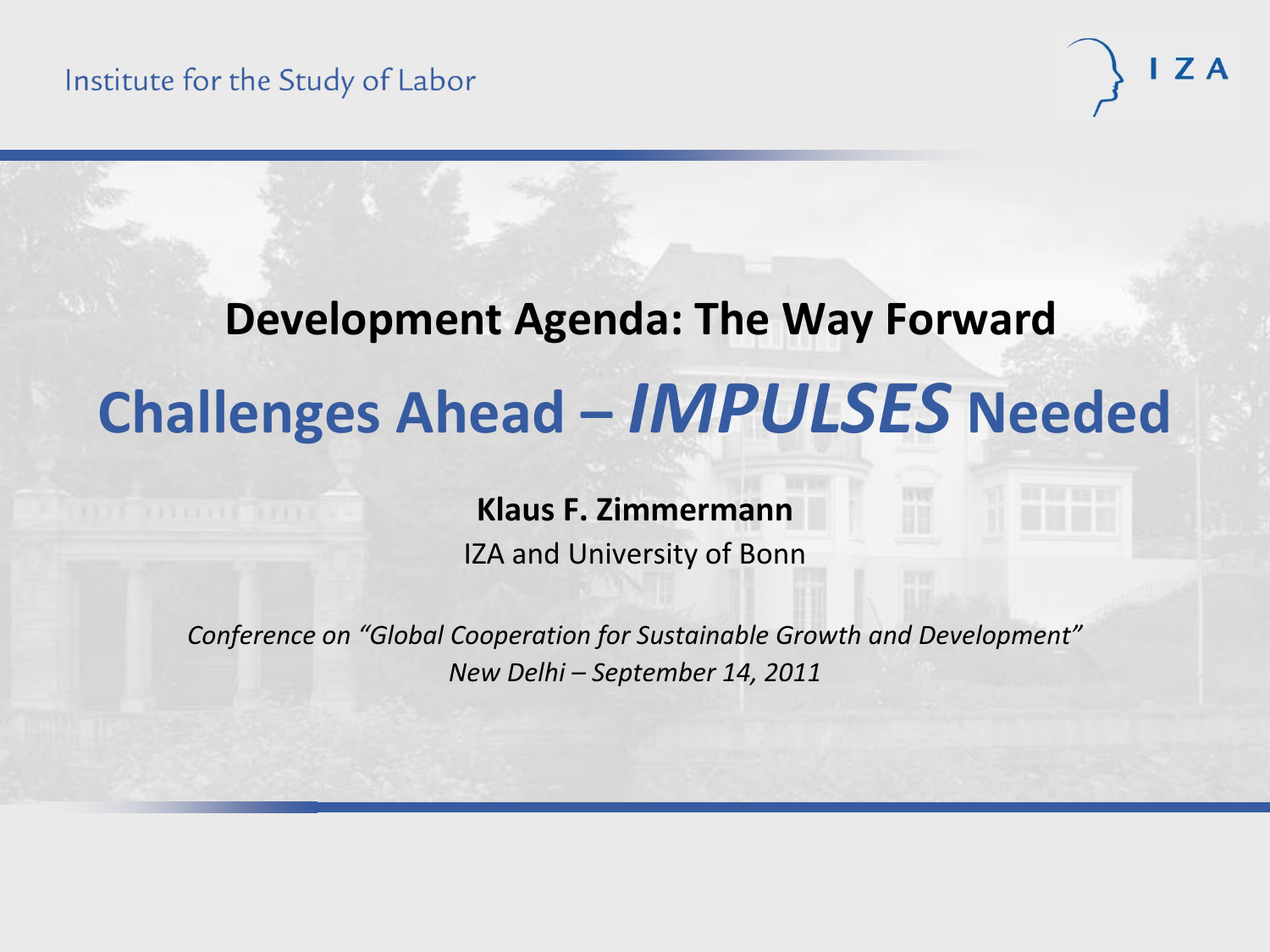#### **Background: Global Challenges**

- ► Economic crisis will cause long-run decline in development aid
- ▶ Globalization continues: international trade will further increase and labor markets will become more integrated
- ► Demographic disruptions: population shrinking and aging, sex imbalances
- ► Climate change and natural disasters
- ▶ Rise of BIC countries
- ▶ Rise in ethnic diversity
- ► Skill matches in the labor markets: excess supply of unskilled, excess demand for skilled, and skill waste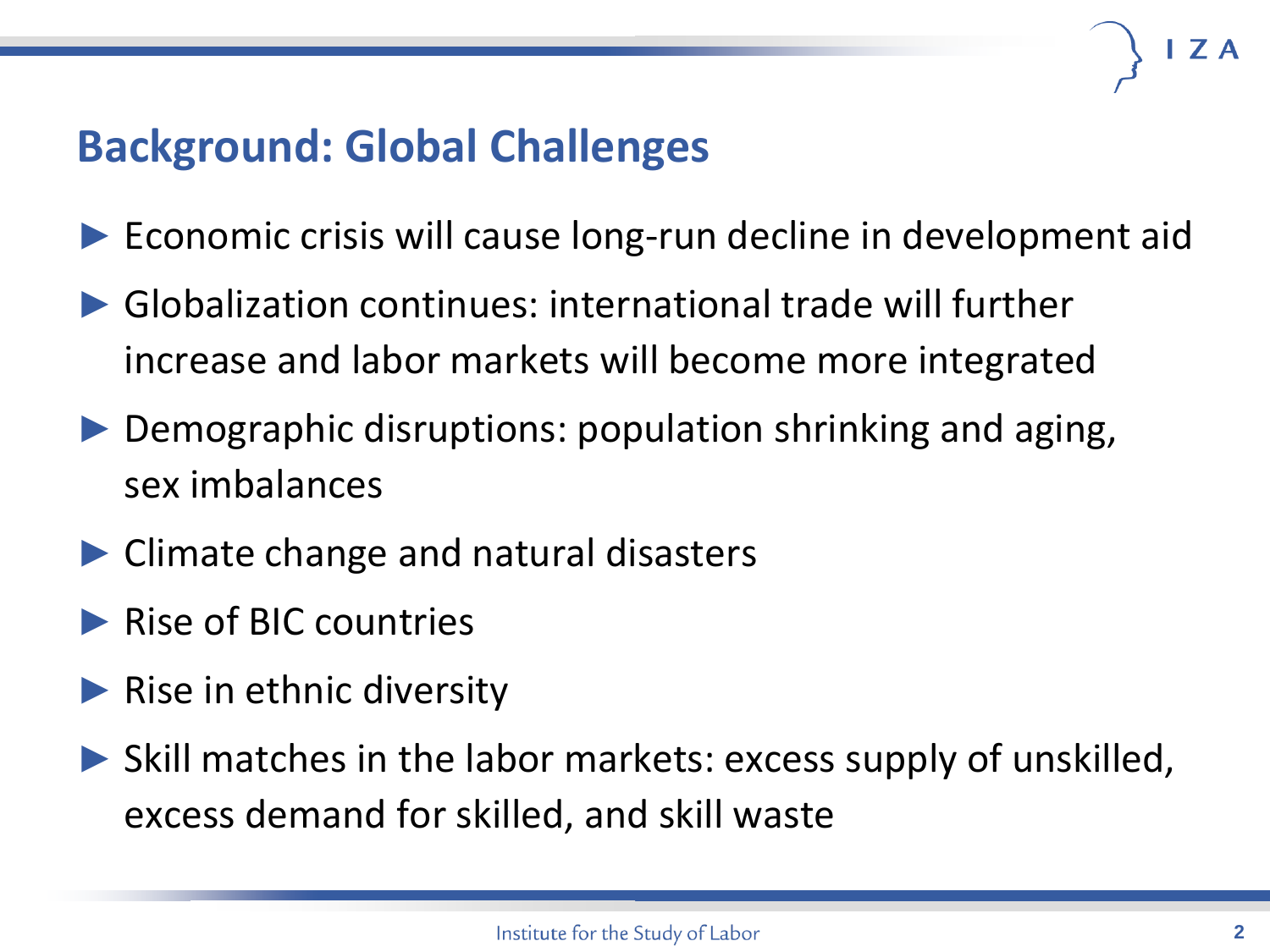### **Background: The Development Agenda**

- Global poverty levels have fallen considerably, but developing countries still face enormous needs (e.g., rising inequality and serious social risks)
- ► Emerging countries have become key players in development (e.g., China is set to become the World Bank's third largest shareholder, greater South-South cooperation)
- ▶ G20 Summit in Seoul: identification of nine areas for action
- ► Four priorities of the French G20 presidency in development:
	- Strengthen infrastructures in developing countries
	- Ensure food security
	- Extending social protection
	- Mobilizing resources for development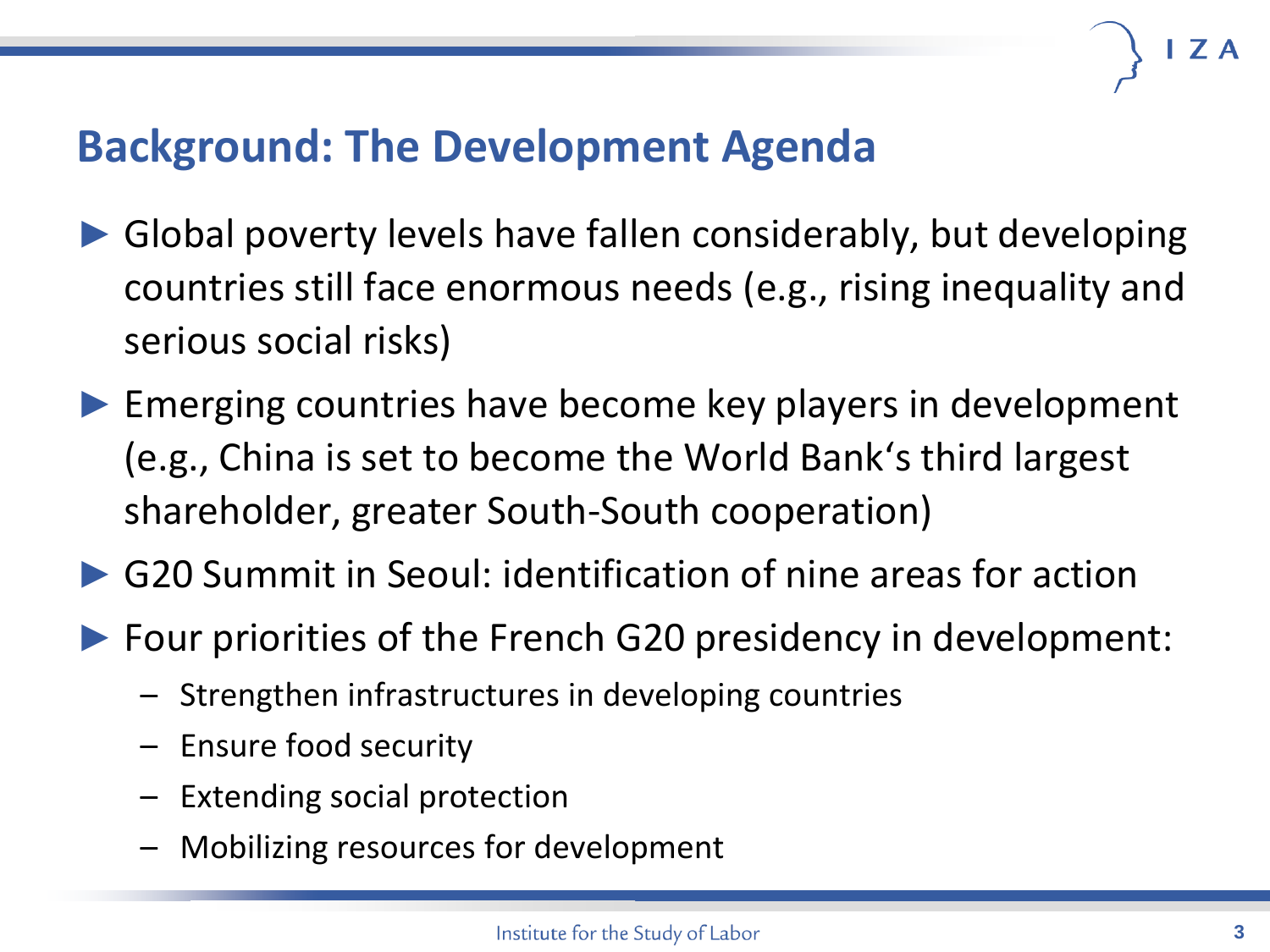### **Worrying Setting and the Way Forward**

- ► Great recession as an excuse to tighten protectionist policies
- Discussions dominated by trade imbalances, undervalued currencies and, last but not least, budget deficits
- ► **Focus needed on the key to development: the way forward is job creation** *and* **economic growth**
	- Growth without more and better jobs may fail to reduce poverty
	- Prerequisite: sound labor markets, which are also needed to guarantee the success of structural reforms, to maintain the social support for those reforms, and to ensure that benefits are widely distributed

#### ►**This requires** *IMPULSES* **in eight important areas**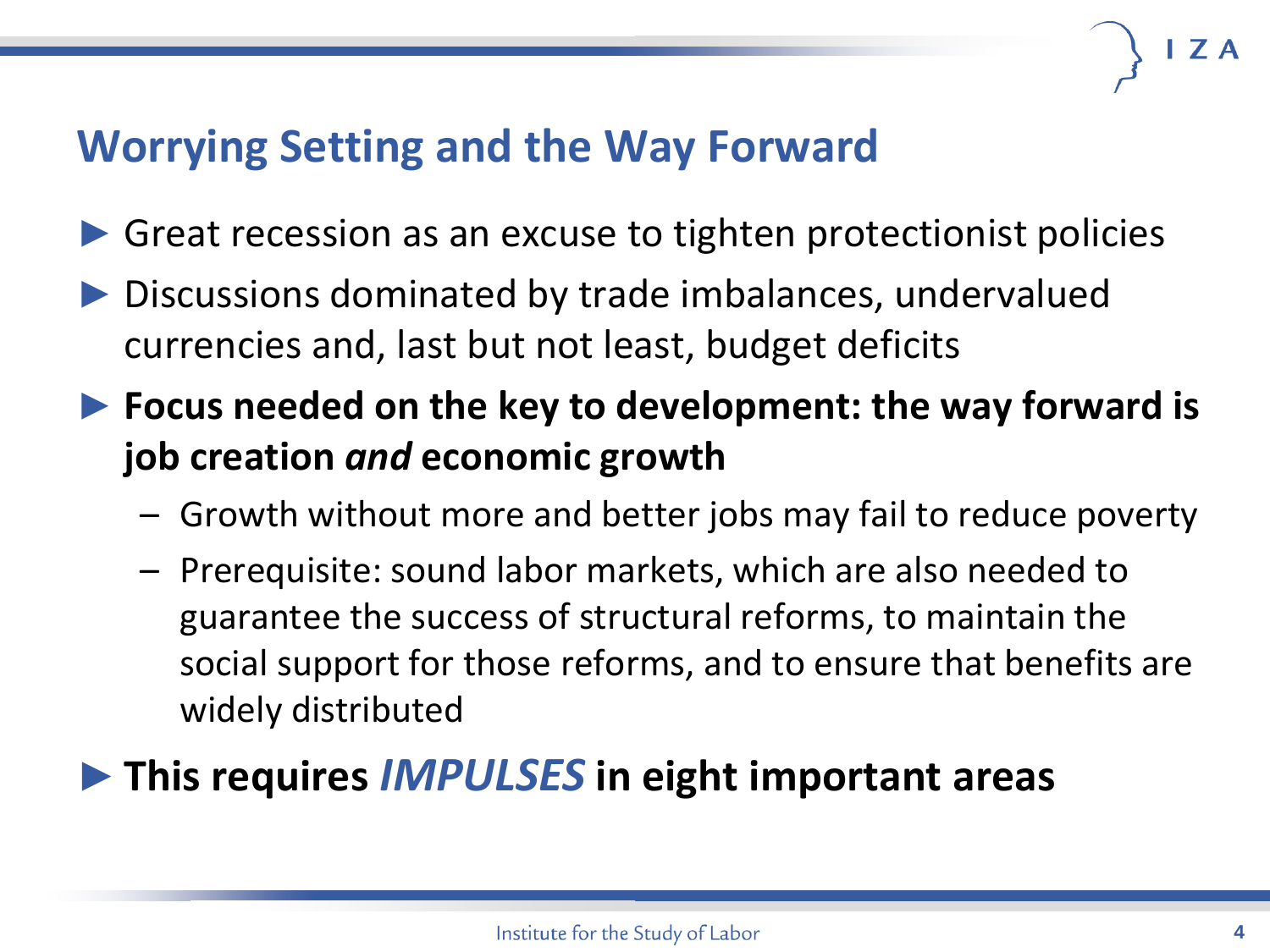## **Challenges in Development:** *IMPULSES* **Needed**

- ►*I*nfrastructure, institutions and investment climate
- ►*M*igration and labor mobility
- ►*P*olicy and macroeconomic environment
- ►*U*rbanization and rural-to-urban migration
- ►*L*abor market regulation and job creation
- ►*S*ocial protection and safety nets
- ►*E*ducation, skills and human capital
- ►*S*urrounding conditions, climate change and natural disasters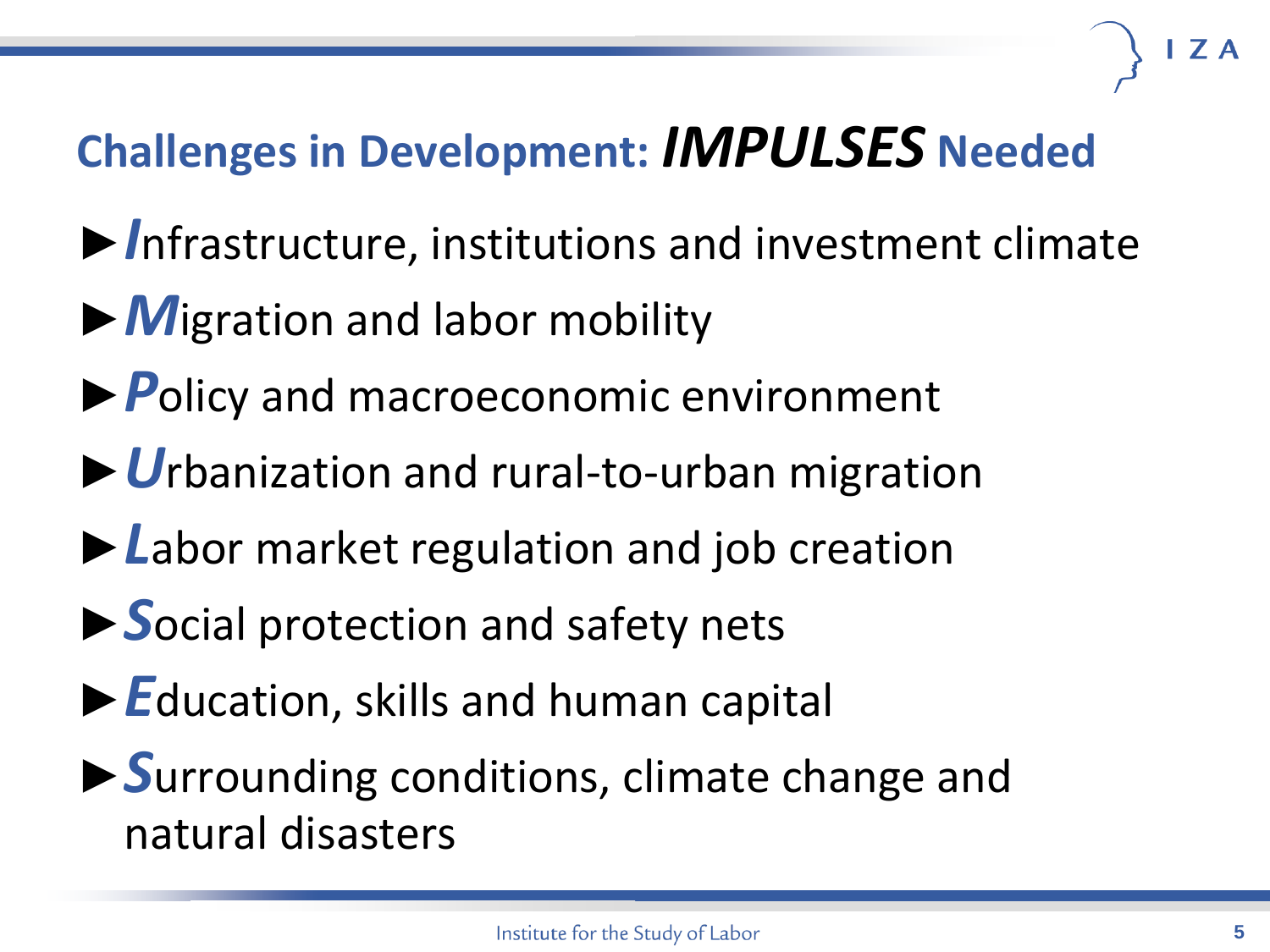### **Economic Growth and Development through** *JOBS*

- ► **All eight areas of** *IMPULSES* **should be targeted through a** *JOBS STRATEGY***:**
	- More and better jobs reduce poverty
	- Prerequisites and factors that lead to sound labor markets are located in all of these eight areas
- ► **Proposal of concrete and practical** *JOBS* **measures:**
	- **1) Education and Training**
	- **2) Labor Market Policy**
	- **3) Diaspora and Migration**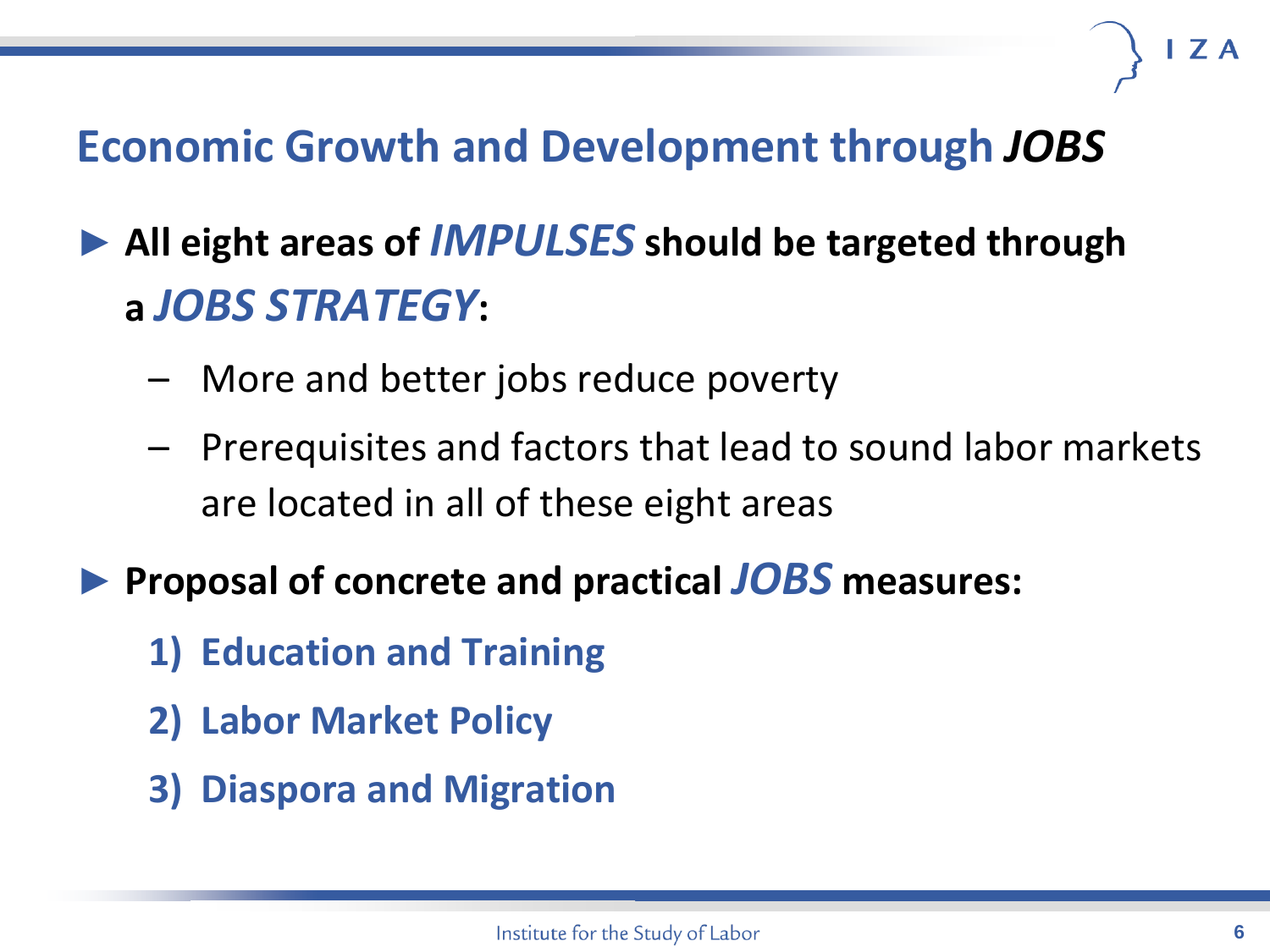#### **Education and Training**

- ► **Provide apprenticeship programs that are directly related to jobs: the German dual system may serve as a role model**
	- This fights youth unemployment
- ► **Combine public employment programs (or job creation schemes) with elements of on-the-job training**
	- Place emphasize on upgrading the skills of unskilled workers
	- Involve the private sector as much as possible to gain work experience that fosters the transition into regular employment
- **Fight qualification mismatches in the labor market and in the companies (e.g., via efficient job placement services)**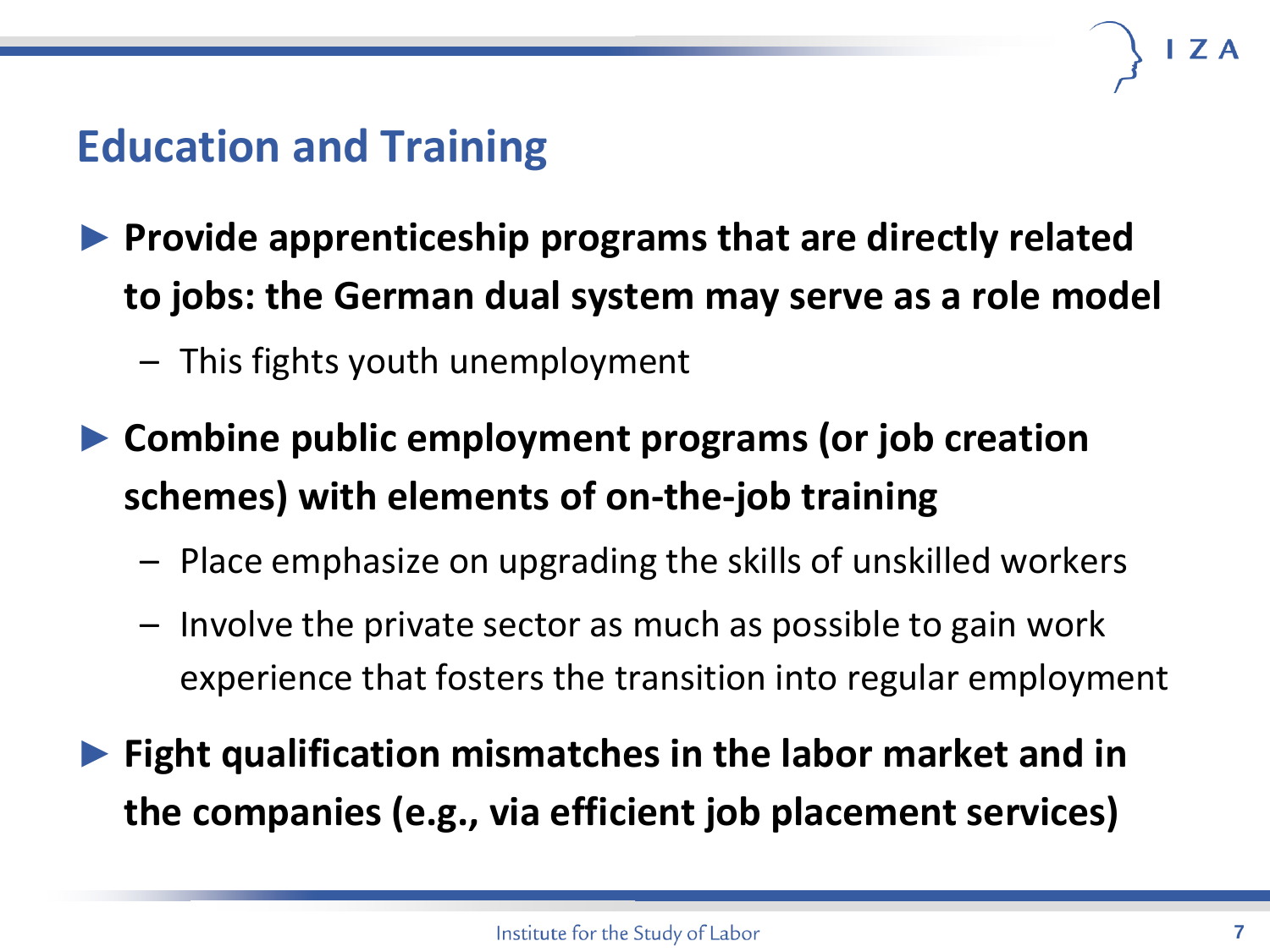#### **Labor Market Policy**

### ► **Establish active labor market programs that promote self-employment**

- Introduce start-up subsidies for the unemployed
- Facilitate access to credits for business founders
- ► **Follow the example of the National Rural Employment Guarantee Act (NREGA) in India when targeting rural workers**
	- Guaranteed employment as a safety net for the rural poor
- ► **Use workfare programs instead of unconditional cash benefits to effectively fight poverty**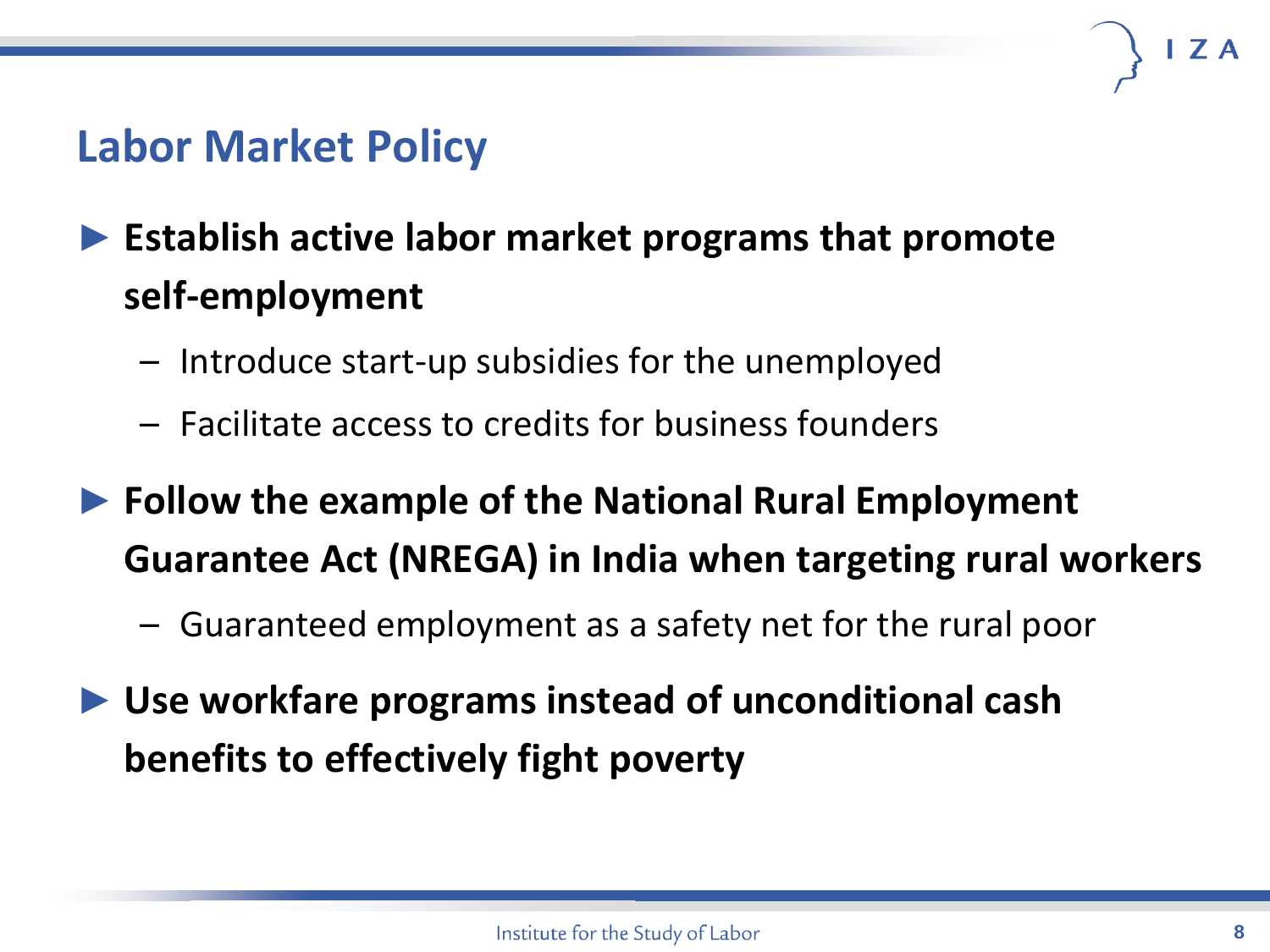#### **Diaspora and Migration**

#### ► **Mobilize the diaspora to foster trade and migration in their country of origin**

- Take greater advantage of expatriates
- ► **Introduce diaspora bonds to finance small businesses and accommodate infrastructure investments**
	- Extend the positive effects of remittances beyond families with members abroad
- ► **Establish and support circular labor migration regimes to generate growth**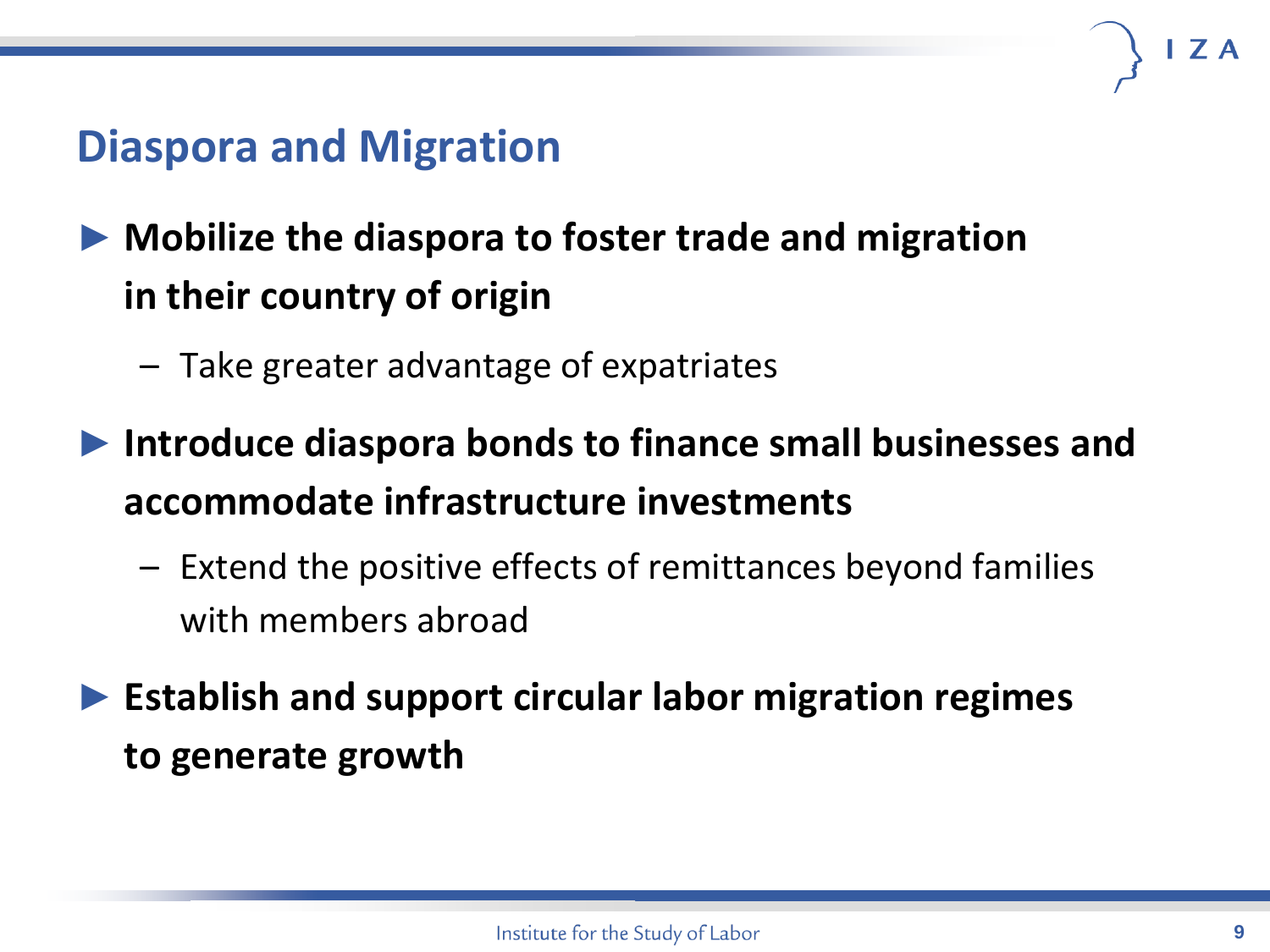### **Concluding Policy Recommendations**

- ► Attach highest priority on the proposed *JOBS* measures
- ► Accompany these measures with *IMPULSES* in eight areas
- ► Perform stocktaking exercises of existing knowledge to develop such additional measures in these areas
- ► Close gaps in development research:
	- Data as a significant constraint for empirical research
	- Existing theory does not match with empirical findings
- ► *JOBS* **are** *the* **channel for economic growth and development and they should be the centerpiece of any development agenda**